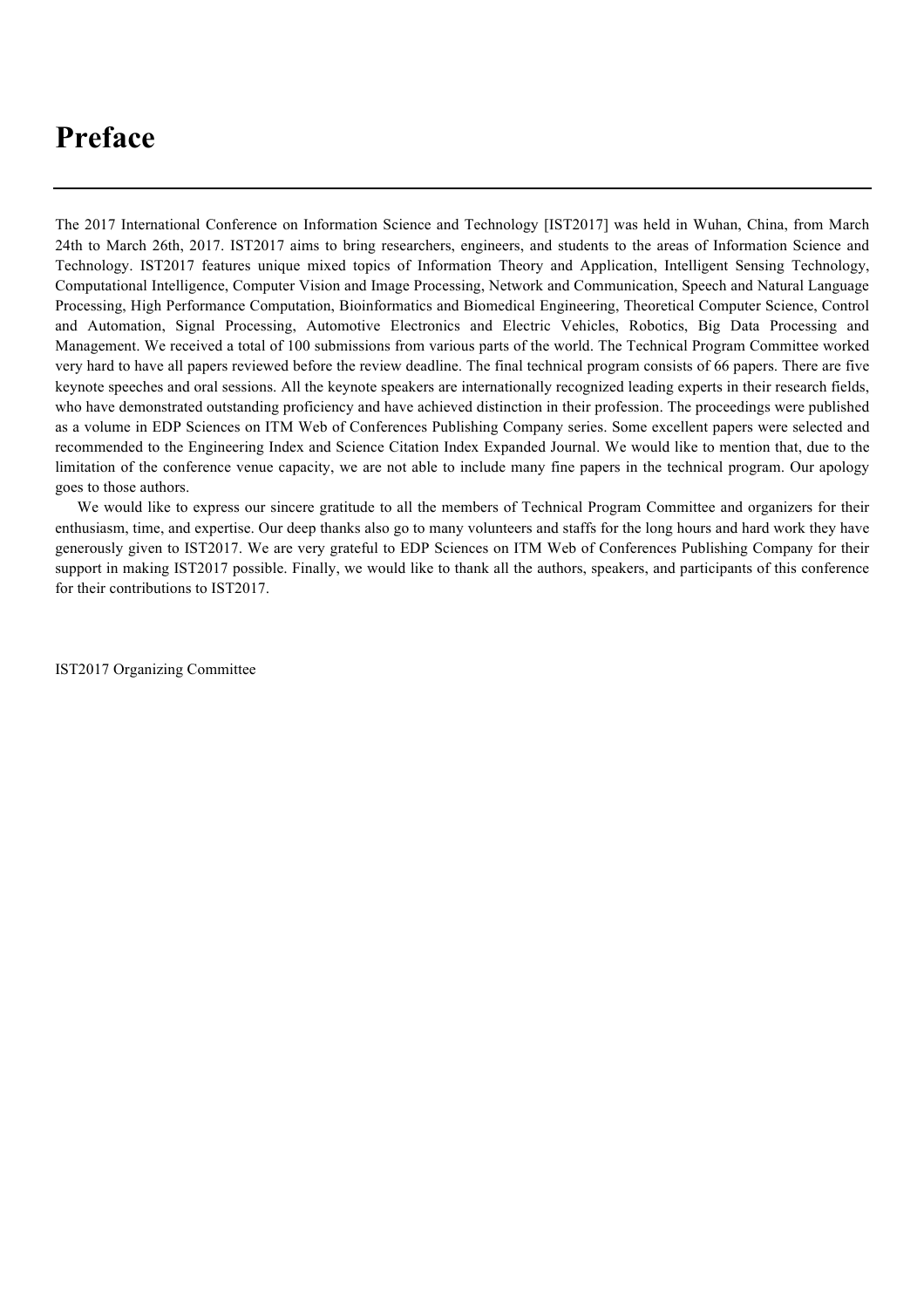# **Committees**

**General Chair** Prof. Jietai Jing, East China Normal University, China **Co-Chair** Prof. Hui Yang, Beijing University of Posts and Telecommunications, China Prof. Jinglei Tang, Northwest A&F University, China Prof. S. Ganesh Kumar, Anna University, India **Editor** Prof. Jietai Jing, East China Normal University, China Prof. Hui Yang, Beijing University of Posts and Telecommunications, China **Technical Program Committee** Prof. Hui Yang, Beijing University of Posts and Telecommunications, China Prof. Dongming Chen, Northeastern University, China Dr. Yanyan Han, Beijing Electronics Science & technology Institute, China Prof. Jinglei Tang, Northwest A&F University, China Prof. Wei Wang, Chongqing University of Posts and Telecommunications, China Prof. Yinghua Zhou, Chongqing University of Posts and Telecommunications, China Prof. Yongming Han, Beijing University of Chemical Technology, China Prof. Chaoyang Chen, Wayne State University, USA Prof. Jingsha, Beijing University of Technology, USA Prof. Jiadi Yu, Shanghai Jiaotong University, China Prof. S. Ganesh Kumar, Anna University, India Prof. Jietai Jing, East China Normal University, China Prof. Ke Wang, Huaqiao University, China Prof. Zheng Guo, Fujian Medical University, China Prof. Jianwei Liu, China University of Petroleum, China Prof. Zhonghua Li, Sun Yat-sen University, China Prof. Xiaoying Wang, Qinghai University, China Dr. Jin Hu, Chongqing Jiaotong University, China Prof. Bingwei He, Fuzhou University, China Prof. Yu-En Wu, National Kaohsiung First University of Science and Technology, Taiwan Prof. Tahir Yavuz, Başkent University, Turkey Prof. Wanbo Yu, Dalian University, China Prof. Turgay IBRIKCI, Cukurova University, Turkey Prof. Humar Kahramanli, Selcuk University, Turkey Prof. Huey-Ming Lee, Chinese Culture University, Taiwan Prof. Lily Lin, China University of Technology, Taiwan Dr. Low Loi Ming, The National Energy University (Universiti Tenaga Nasional), Malaysia Prof. Quanyi LIU, Civil Aviation Flight University of China, China Prof. Cheng-Yuan Tang, Huafan University, Taiwan Prof. Carlos Eduardo Cadenas Román, Universidad de Carabobo, Venezuela Dr. Imran Memon, Zhejiang University, Pakistan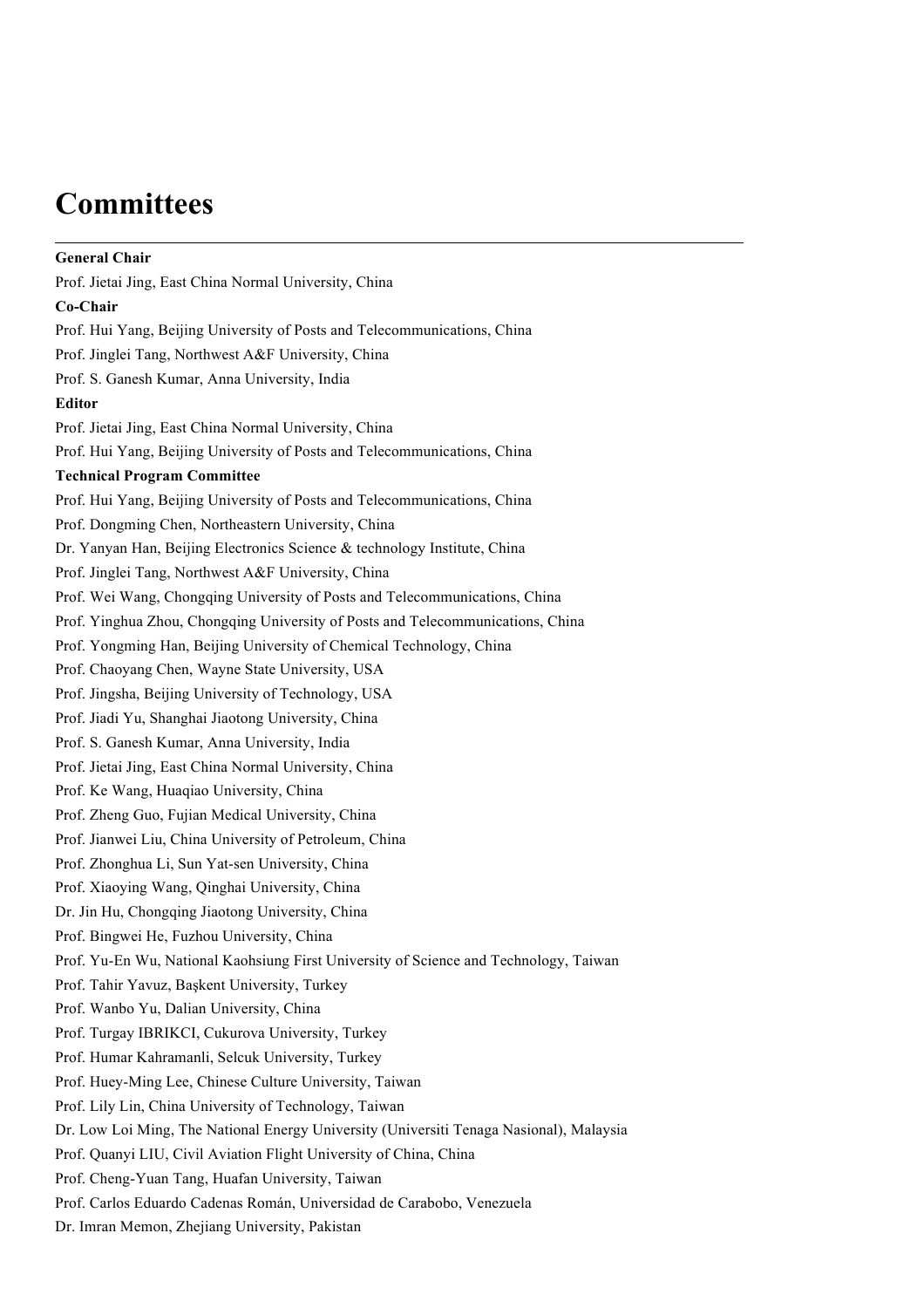Prof. Xi Kong, Nankai University, Binhai, China Prof. Min-Shiang Hwang, Asia University, Taiwan Dr. Jianzhou Zhao, Cadence Design System, US Prof. Jianhua Wu, Nanchang University, China Prof. Ahmed Thabet Mohamed, Aswan University, Egypt Dr. Francisco Javier Torres Reyes, University of Colorado, Mexico Prof. Huan Li, Shanghai University of Political Science and Law, China Prof. Wenhua Qian, Yunnan University, China Prof. Yin-Fu Huang, National Yunlin University of Science and Technology, Taiwan Prof. Yu-Chen Hu, Providence University, Taiwan Prof. Sami Bourouis, Taif University, Tunisia Dr. Liang Deng, Shanghai University of Electric Power, China Dr. Tonghan Wang, East China University of Technology, China Prof. Jingyu Yang, Shenyang Aerospace University, China Prof. Chiunhsiun Lin, National Taipei University, Taiwan Dr. Cuong Pham-Quoc, Ho Chi Minh City University of Technology, Vietnam National University, Vietnam Prof. Lukasz Sadowski, Wrocław University of Science and Technology, Poland Prof. Tayeb Brahimi, Effat University, KSA, Canada Prof. Ahmed Alsheikhy, Northern Border University, Saudi Arabia Prof. Sarhan M. Musa, Prairie View A&M University, USA Prof. Yue Dong, Communication University of China, China Dr. Rongcun Wang, China University of Mining and Technology, China Prof. Xiaokan Wang, Henan mechanical and electrical vocational college, China Dr. Jia Chen, Central China Normal University(CCNU), China Prof. Bin Liu, Dalian University of Technology, China Prof. Mieczysław Drabowski, Cracow University of Technology, Poland Prof. Ahmad Fakharian, Qazvin Branch, Islamic Azad University, Iran Prof. Terje Kristensen, Bergen University College, Norway Dr. Jinzhao Liu, China academy of railway sciences, China Dr. Jiangwei Liu, National Institute for Materials Science, Japan Dr. Rajermani Thinakaran, Nilai University, Negeri Sembilan, Malaysia Prof. Abdullahi Abubakar Masud, Jubail Industrial College, Nigerian Dr. Kamil Kowalczyk, University Warmia and Mazury in Olsztyn, Poland Prof. Lu Han, Central University of Finance and Economics, China Prof. Hao Wu, Yunnan University, China Prof. Jun Tao, Jianghan University, China Prof. Slobodan Mirchevski, Ss. Cyril and Methodius, Republic of Macedonia Dr. Sie Long Kek, Universiti Tun Hussein Onn Malaysia, Malaysia Prof. Bo Zhang, University of Electronic Science and Technology of China, China Dr. Krzysztof Gdawiec, University of Silesia, Poland Dr. Yujiao Zheng, Syracuse University, USA Dr. Gang Zhang, Guangdong University of Technology, China Dr. Paweł Błaszczyk, University of Silesia, Institute of Mathematics, Poland Dr. Mustafa Ilkan, Eastern Mediterranean University, Cyprus Dr. Tongliang Fan, China Maritime Police Academy, China Dr. Jianwei Liu, China University of Petroleum, China Prof. Rezia M. Molfino, University of Genoa, Italy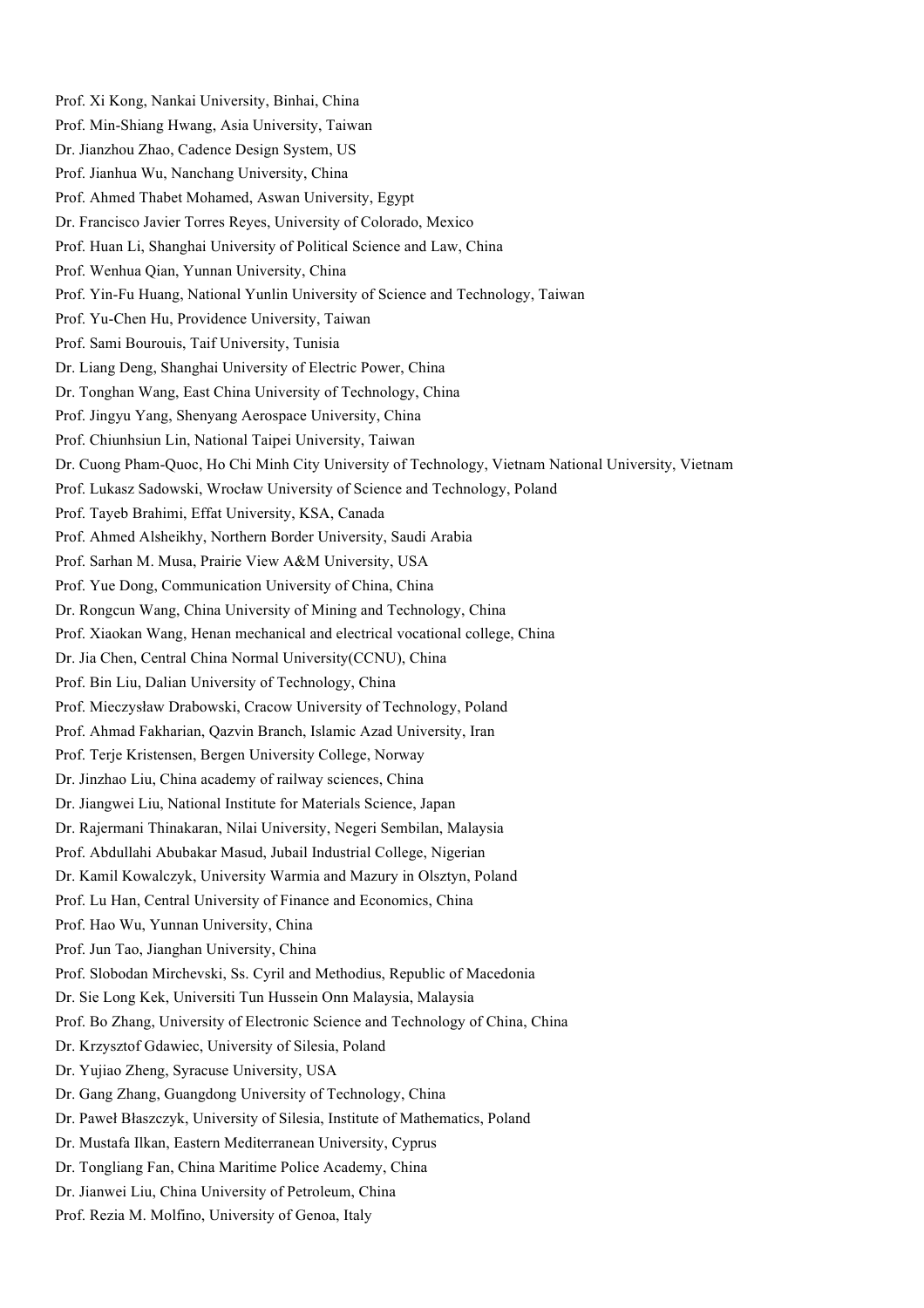Prof. Dong Huang, ChongQing University of Posts and Telecommunications, China Prof. Kurban Wubli, Xinjiang University, China Prof. Briois Pascal, University of Bourgogne-Franche Comté (UBFC), UTBM, France Prof. Bangju Wang, Huazhong Agricultural University, China Prof. Lubomir Brancik, Brno University of Technology, Czech Republic Dr. Nontokozo Portia Khanyile, Council for Scientific and Industrial Research, South Africa Dr. Yuansheng Qi, Beijing Institute of Graphics Communication, China Dr. Kun Zheng, Beijing industry university, China Dr. Yi Yang, Chinese Academy of Sciences, China Dr. Prantosh Kumar Paul, Raiganj University, India Prof. M. Ruhul Amin, East West University, Bangladesh Dr. Xuanxuan Tang, PLA University of Science and Technology, China Dr. Ding Wang, PLA Information Engineering University, China Dr. Aiwei Sun, PLA University of Science and Technology, China Dr. Boutekkouk, University of Oum El Bouaghi, Algeria Dr. Noel Philip, Indian Space Research Organization, India Dr. Eng. Krzysztof Rogowski, Bialystok University of Technology, Faculty of Electrical Engineering, Poland Dr. Martin Kotyrba, University of Ostrava, Czech Republic Dr. Usana Tuntoolavest, Kasetsart University, Thailand Dr. Siddhivinayak Kulkarni, Maharashtra Academy of Engineering Education and Research, India Dr. Kaïs Klai, University of Paris 13, France Prof. Aleksandr Blazhko, Odessa National Polytechnic University, Ukraine Prof. Sanwar Ali, Indiana University of Pennsylvania, USA Prof. M.Saravanan, Anna University, India Dr. Zhaoqiang Lai, Wayne State University, USA Dr. ZhaoguangPeng, Wayne state university, USA Prof. Zhe Chen, Dalian University of Technology, China Prof. Chyon Hae Kim, Iwate University, Japan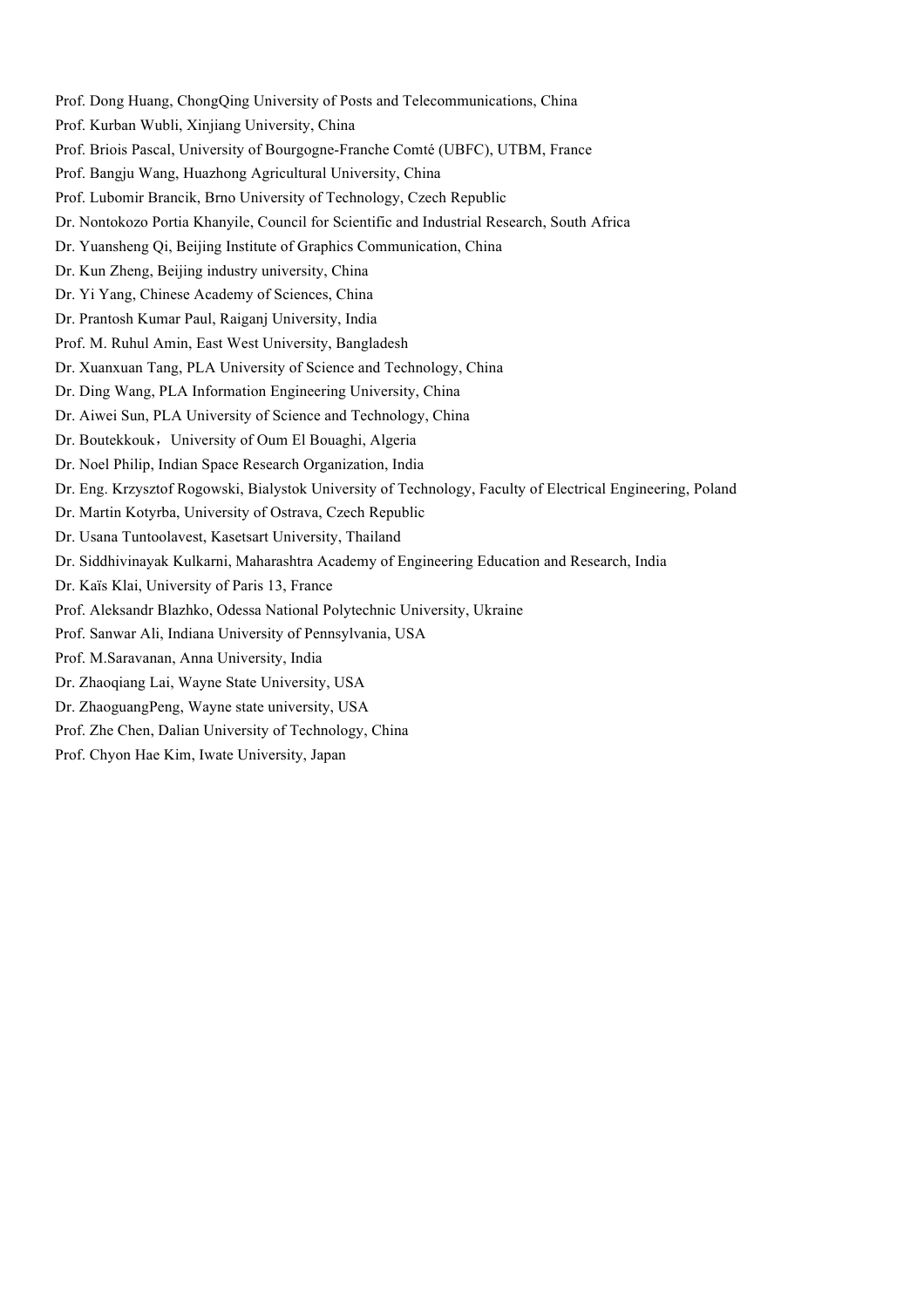# **Chair І**

### **Jie-Tai JING**

Professor, East China Normal University, China

## **Academic Appointments and Employment**

1999/9-2004/7 State Key Laboratory of Quantum Optics and Quantum Optics Devices' Institute of Opto-Electronics' Shanxi University, Taiyuan, China

2004/7- Ph.D. in Optics

1995/9-1999/7 National Training Base for Physics Researchers and Teachers, Department of Physics, Shanxi University, Taiyuan, China

1999/7-B.S. in Physics

### **Professional Experience**

2008/4- Present Department of Physics, State Key Laboratory of Precision Spectroscopy, East China Normal University, Shanghai, P. R. China

2006/9-2008/4 University of Maryland, College Park, MD 20740, USA.

Postdoctoral Research Associate

2004/8-2006/9 Lab of Quantum Optics and Quantum Information, Department of Physics, University of Virginia, Charlottesville, VA 22903, USA.

#### **Selected Recent Publications**

Zhongzhong Qin, Leiming Cao, Hailong Wang, A. M. Marino, Weiping Zhang and Jietai Jing\*, "Experimental generation of multiple quantum correlated beams from hot rubidium vapor", Physical Review Letters 113, 023602 (2014)

F. Hudelist, J. Kong, C. Liu, Jietai Jing, Z. Y. Ou and W. Zhang, "Quantum metrology with parametric amplifier based photon correlation interferometers", Nature Communications. 5, 3049 (2014)

Jietai Jing, Zhifan Zhou, Cunjin Liu, Zhongzhong Qin,Yami Fang, Jun Zhou and Weiping Zhang, "Ultralow-light-level all-optical transistor in rubidium vapor", Appl. Phys. Lett. , 104, 151103 (2014)

Jietai Jing, Cunjin Liu, Zhifan Zhou, Z.Y.Ou, and Weiping Zhang, "Realization of nonlinear interferometer with parametric amplifiers", Appl. Phys. Lett. , 99, 011110 (2011)

Jia Kong, Jietai Jing\*, Hailong Wang, F. Hudelist, Cunjin Liu, and Weiping Zhang, Experimental investigation of the visibility dependence in a nonlinear interferometer using parametric amplifiers, Appl. Phys. Lett. ,102, 011130(2013)

Zhifan Zhou, Cunjin Liu, Yami Fang, Jun Zhou, Ryan T. Glasser, Liqing Chen, Jietai Jing\*, and Weiping Zhang, "Optical logic gates using coherent feedback", Appl. Phys. Lett., 101, 191113(2012)

Zhongzhong Qin, Jietai Jing\*, Jun Zhou, Cunjin Liu, Raphael Pooser, Zhifan Zhou, and Weiping Zhang, "A compact diode-laser-pumped quantum light source based on four wave mixing in hot rubidium vapor", Optics Letters, 37, 3141(2012) Cunjin Liu, Jietai Jing\*, Zhifan Zhou, R. C. Pooser, F. Hudelist, Lu Zhou and Weiping Zhang, "Realization of low frequency and

controllable squeezing based on a four-wave-mixing amplifier in rubidium vapor", Optics Letters, 36, 2979(2011)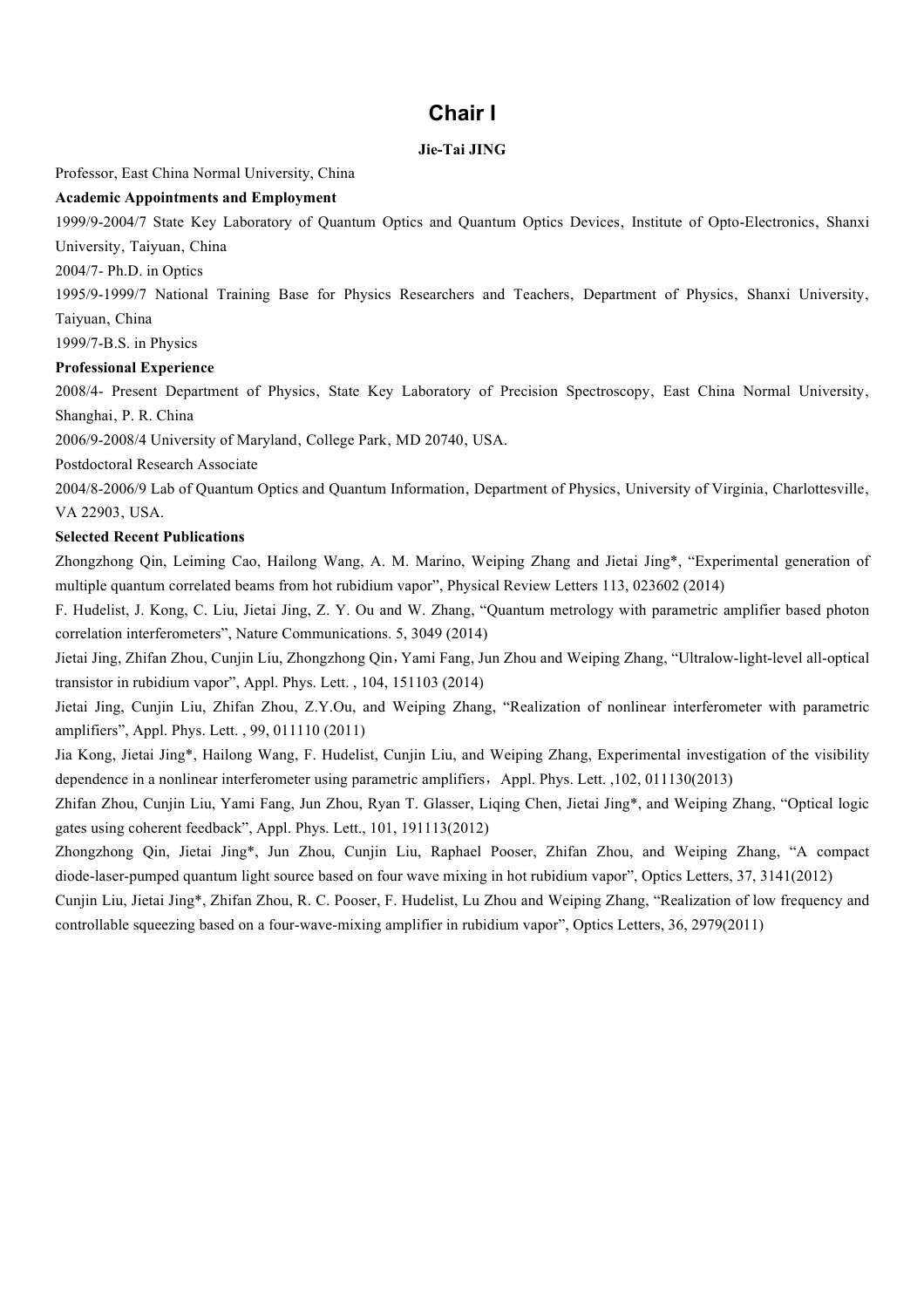# **Co- Chair І / Editor І**

#### **Hui YANG**

Assistant Professor, Beijing University of Posts and Telecommunications, China

#### **Biography**

Hui YANG received B.E and Ph. D degree incommunication and information systems from Beijing University of Posts and Telecommunications (BUPT), Beijing, China, in 2009 and 2014. He is currently an assistant professor of Institute of Information Photonics and Optical Communications at BUPT, working on many China national (including NSFC, 973, 863, etc.) and international projects regarding optical networking and communication technologies. His main research interests include network architecture, software defined optical network (SDON), dynamic optical network, flexibleb and width optical network, cross-stratum optimization (CSO) and network protocols and algorithms. He has authored or coauthored more than 60 peer-reviewed papers related to the previously mentioned research topics in prestigious international journals and conferences, and he is the first author of more than30 of them. He presented several invited papers in international journals and conferences, including many prestigious ones such as Scientific Reports, IEEE Communications Magazine, Optics Express, IEEE JOCN, Optical Switching and Networking, INFOCOM, OFC, ECOC and GLOBECOM etc. He got the Best Paper Award in NCCA 2015. Also, he is an active reviewer for several international journals, and I have previously reviewed more than 30 manuscripts in the following journals.

# **Co- Chair**Ⅱ

## **Jing-lei TANG**

Associate Professor, Northwest A&F University, China

Dr. Jinglei Tang received her PhD from Northwest A&F University (NWSUAF), Shaanxi,China, in 2010. She is currently associate professor at College of Information Engineering (CIE), Northwest A&F University (NWSUAF). Her research interests include decision support, information management, computer vision, pattern recognition, machine learning, image analysis, etc. She is reviewer for Natural Science Foundation of China (NSFC) proposals, and reviewer for a lot of journals such as Computers and Electronics in Agriculture, etc. She also is TPC member for a lot of International conferences. Dr. Tang have published more than 40 papers in recently five years, including 16 papers in the international journal of Science Citation Index(SCI).

#### **Education**

2006.03–2010.12: PhD in Electronic Engineering, National Key Lab on ISN, College of Mechanical and Electronic Engineering, Northwest A&F University, Yangling, China.

2003.09–2006.06: MEng in Computer technology application. School of Computer Science and Technology, Southwest University of Science and Technology, Mianyang, China.

1993.09–1997.06: BEng in agricultural mechanization, College of Mechanical Electronical and Engineering,Hebei Normal University of Science & Technology, Qinhuangdao, China.

Professional Experiences

2012.01–now: Asso professor and MEng tutor (since Oct, 2010)), College of Information Engineering (CIE), Northwest A&F University (NWAFU).

2009.04–2010-04: Visiting Scholar, School of Information,University of Sydney, sponsored by the China Scholarship Council (CSC).

2006.06–2009.02: Lecturer, College of Information Engineering (CIE), Northwest A&F University (NWAFU). 1997.07–2003.09: Technician, Shijiazhuang Aircraft Industry Co., Ltd. Shijiazhuang, China.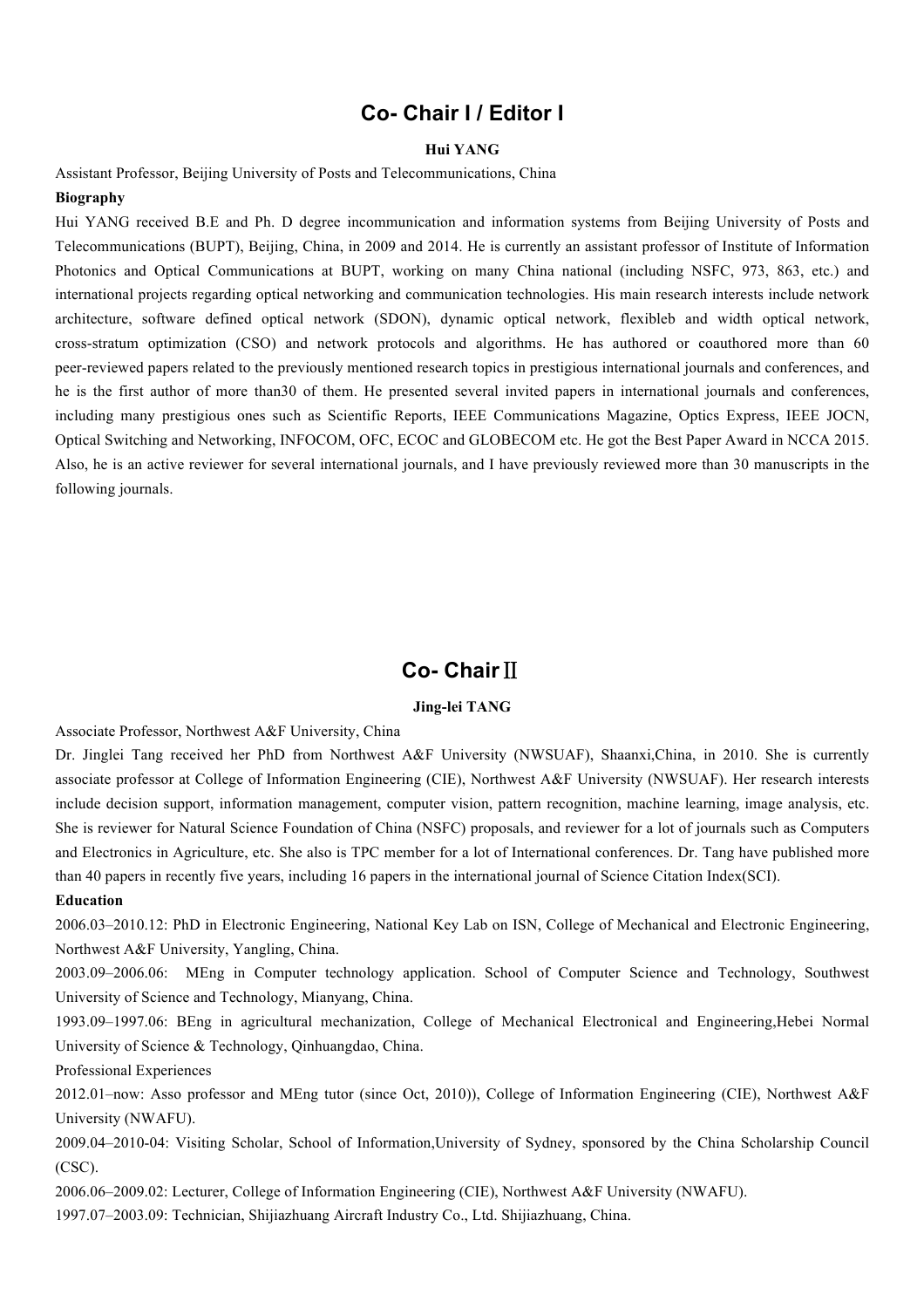# **Co- Chair** Ⅲ

## **S.GANESH KUMAR**

Assistant Professor, DEEE, College of Engineering Guindy, Anna University, Sardar Patel Road, Chennai. India **Biography**

S. Ganesh Kumar was born on May 25, 1977 in India. He completed his B.E., M.E. and Ph.D. degrees from Madras University and Anna University in 1998, 2005 and 2014 respectively. He has seventeen years of teaching and research experience. He has delivered lecture through satellite on the subject Electrical Machines I. He has published many number of papers in referred journals and prestigious conferences (IEEE PEDS, IECON, APEC etc..). He has delivered many number of lectures in various engineering colleges in Tamilnadu, India. He has chaired the two national and one international conferences.

He is an Editorial Board member in The Journal of Engineering and Fundamentals, International Journal of Electrical Machines & Drives, International Journal of Analysis of Electrical Machines, International Journals Power Electronics Controllers and Converters, International Institute of Engineers ,VSRD international journal of Electrical, Electronics & Communication Engineering, Journal of Electrical and Power System Engineering, Journal of Digital Integrated Circuits in Electrical Devices, Journal of Advances in Electrical Devices, International Journal of Electrical Components an Energy Conversion, International Journal of Research Studies in Electrical and Electronics Engineering, International Journal of Electronic Design and Test (JEDT),

He has reviewed papers in IEEE transactions on Industrial Electronics, IET power Electronics, ISA transactions, Electric Power Components and Systems, Journal of Circuits Systems and Computers, Journal of Electrical Engineering & Technology, Universal Journal of Mechanical Engineering. Universal Journal of Electrical & Electronic Engg, WSEAS, Maejo International Journal of Science and Technology, Advances in Electrical and Electronic Engineering, British Journal of Applied Science & Technology, International Journal of Measurement Technologies and Instrumentation Engineering (IJMTIE), IECON,APEC, PEDSTC, EESED, ICCA and EDEP.

He has organized three Faculty Development Training Programmes (Solid State Drives, Design of Electrical Machines and Power Electronics. He was served as a member of conferences held in DEEE, Anna University (ICPCES-2010, ICPCES-2014, NCEEE'08, NCSGRES-2015)

He is presently working at Anna University, Chennai as Assistant Professor in Department of Electrical and Electronics Engineering. His areas of interest are Electrical Machines and Drives. He is a member of ISTE, IE and IAENG.